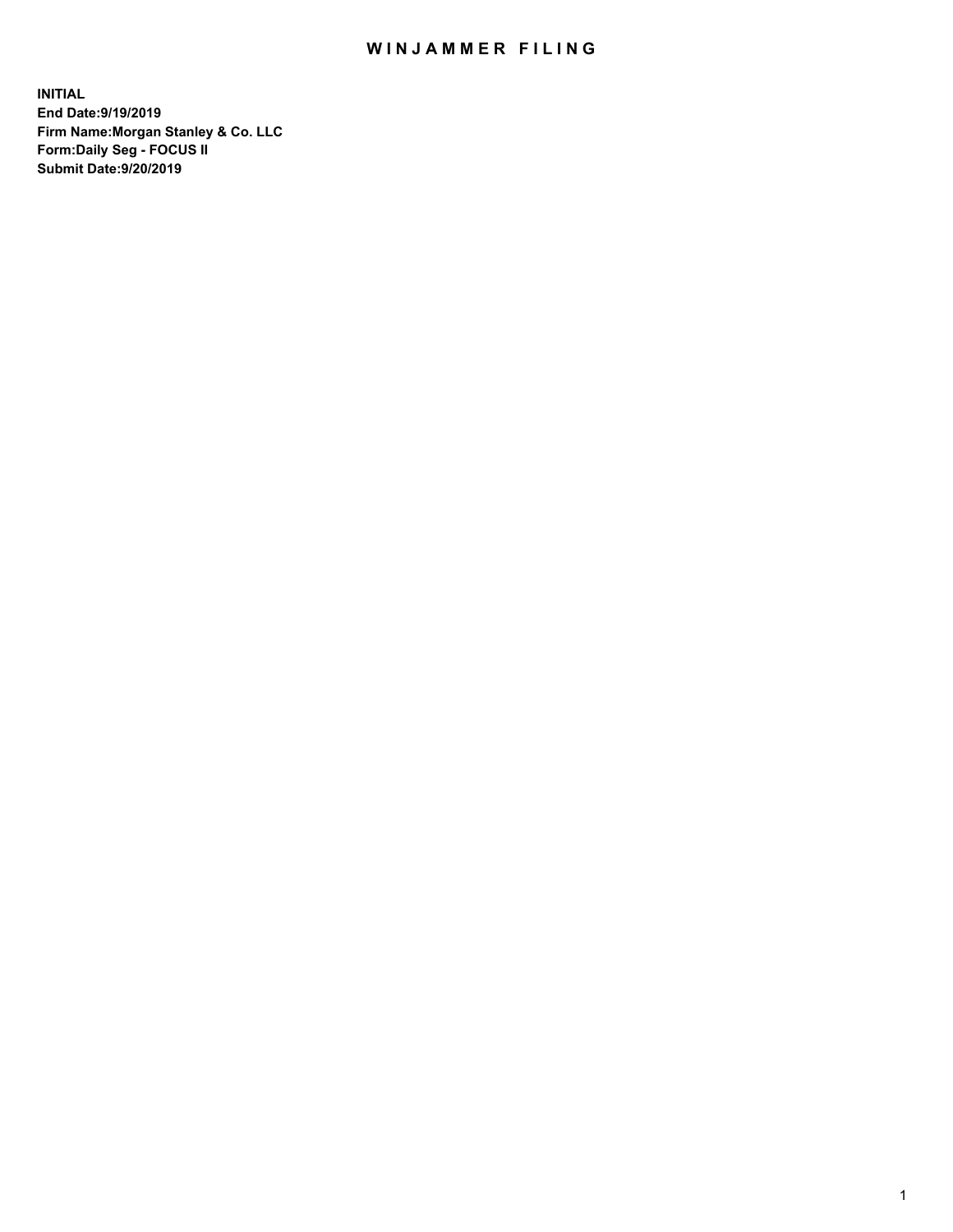**INITIAL End Date:9/19/2019 Firm Name:Morgan Stanley & Co. LLC Form:Daily Seg - FOCUS II Submit Date:9/20/2019 Daily Segregation - Cover Page**

| Name of Company                                                                                                                                                                                                                                                                                                                | Morgan Stanley & Co. LLC                               |
|--------------------------------------------------------------------------------------------------------------------------------------------------------------------------------------------------------------------------------------------------------------------------------------------------------------------------------|--------------------------------------------------------|
| <b>Contact Name</b>                                                                                                                                                                                                                                                                                                            | <b>Ikram Shah</b>                                      |
| <b>Contact Phone Number</b>                                                                                                                                                                                                                                                                                                    | 212-276-0963                                           |
| <b>Contact Email Address</b>                                                                                                                                                                                                                                                                                                   | Ikram.shah@morganstanley.com                           |
| FCM's Customer Segregated Funds Residual Interest Target (choose one):<br>a. Minimum dollar amount: : or<br>b. Minimum percentage of customer segregated funds required:% ; or<br>c. Dollar amount range between: and; or<br>d. Percentage range of customer segregated funds required between:% and%.                         | 235,000,000<br><u>0</u><br>0 <sub>0</sub><br><u>00</u> |
| FCM's Customer Secured Amount Funds Residual Interest Target (choose one):<br>a. Minimum dollar amount: ; or<br>b. Minimum percentage of customer secured funds required:% ; or<br>c. Dollar amount range between: and; or<br>d. Percentage range of customer secured funds required between:% and%.                           | 140,000,000<br><u>0</u><br><u>00</u><br>0 <sub>0</sub> |
| FCM's Cleared Swaps Customer Collateral Residual Interest Target (choose one):<br>a. Minimum dollar amount: ; or<br>b. Minimum percentage of cleared swaps customer collateral required:% ; or<br>c. Dollar amount range between: and; or<br>d. Percentage range of cleared swaps customer collateral required between:% and%. | 92,000,000<br><u>0</u><br><u>00</u><br>0 <sub>0</sub>  |

Attach supporting documents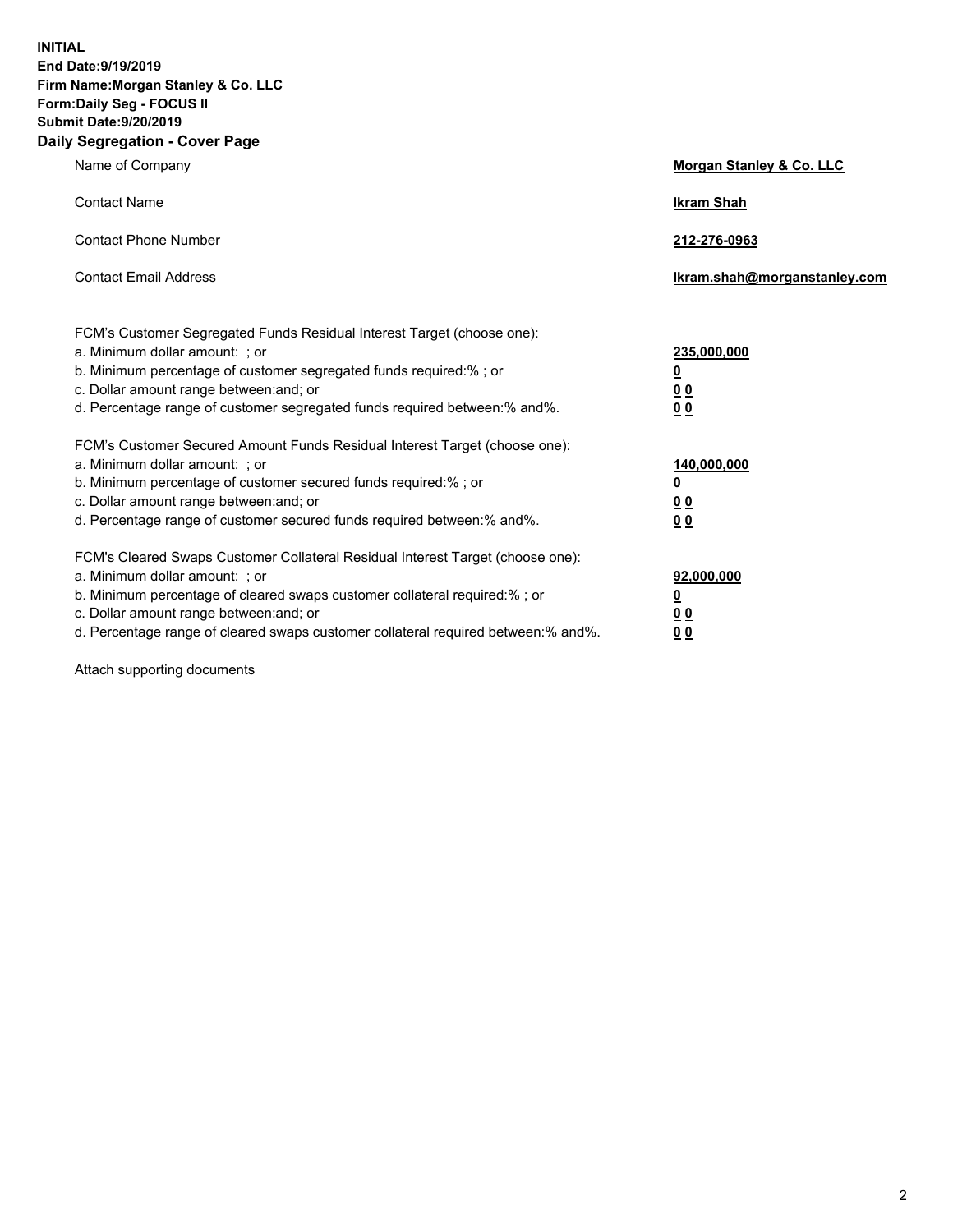## **INITIAL End Date:9/19/2019 Firm Name:Morgan Stanley & Co. LLC Form:Daily Seg - FOCUS II Submit Date:9/20/2019 Daily Segregation - Secured Amounts**

Foreign Futures and Foreign Options Secured Amounts Amount required to be set aside pursuant to law, rule or regulation of a foreign government or a rule of a self-regulatory organization authorized thereunder **0** [7305] 1. Net ledger balance - Foreign Futures and Foreign Option Trading - All Customers A. Cash **2,998,908,933** [7315] B. Securities (at market) **2,309,247,254** [7317] 2. Net unrealized profit (loss) in open futures contracts traded on a foreign board of trade **106,511,233** [7325] 3. Exchange traded options a. Market value of open option contracts purchased on a foreign board of trade **34,854,231** [7335] b. Market value of open contracts granted (sold) on a foreign board of trade **-29,752,699** [7337] 4. Net equity (deficit) (add lines 1. 2. and 3.) **5,419,768,952** [7345] 5. Account liquidating to a deficit and account with a debit balances - gross amount **55,491,153** [7351] Less: amount offset by customer owned securities **-54,610,795** [7352] **880,358** [7354] 6. Amount required to be set aside as the secured amount - Net Liquidating Equity Method (add lines 4 and 5) 7. Greater of amount required to be set aside pursuant to foreign jurisdiction (above) or line 6. FUNDS DEPOSITED IN SEPARATE REGULATION 30.7 ACCOUNTS 1. Cash in banks A. Banks located in the United States **98,990,715** [7500] B. Other banks qualified under Regulation 30.7 **775,834,399** [7520] **874,825,114** [7530] 2. Securities A. In safekeeping with banks located in the United States **524,150,761** [7540] B. In safekeeping with other banks qualified under Regulation 30.7 **0** [7560] **524,150,761** [7570] 3. Equities with registered futures commission merchants A. Cash **9,588,428** [7580] B. Securities **0** [7590] C. Unrealized gain (loss) on open futures contracts **609,774** [7600] D. Value of long option contracts **0** [7610] E. Value of short option contracts **0** [7615] **10,198,202** [7620] 4. Amounts held by clearing organizations of foreign boards of trade A. Cash **0** [7640] B. Securities **0** [7650] C. Amount due to (from) clearing organization - daily variation **0** [7660] D. Value of long option contracts **0** [7670] E. Value of short option contracts **0** [7675] **0** [7680] 5. Amounts held by members of foreign boards of trade A. Cash **2,347,573,484** [7700] B. Securities **1,785,096,494** [7710] C. Unrealized gain (loss) on open futures contracts **105,901,459** [7720] D. Value of long option contracts **34,854,231** [7730] E. Value of short option contracts **-29,752,699** [7735] **4,243,672,969** [7740] 6. Amounts with other depositories designated by a foreign board of trade **0** [7760] 7. Segregated funds on hand **0** [7765] 8. Total funds in separate section 30.7 accounts **5,652,847,046** [7770]

9. Excess (deficiency) Set Aside for Secured Amount (subtract line 7 Secured Statement Page 1 from Line 8)

- 10. Management Target Amount for Excess funds in separate section 30.7 accounts **140,000,000** [7780]
- 11. Excess (deficiency) funds in separate 30.7 accounts over (under) Management Target **92,197,736** [7785]

**5,420,649,310** [7355] **5,420,649,310** [7360]

**232,197,736** [7380]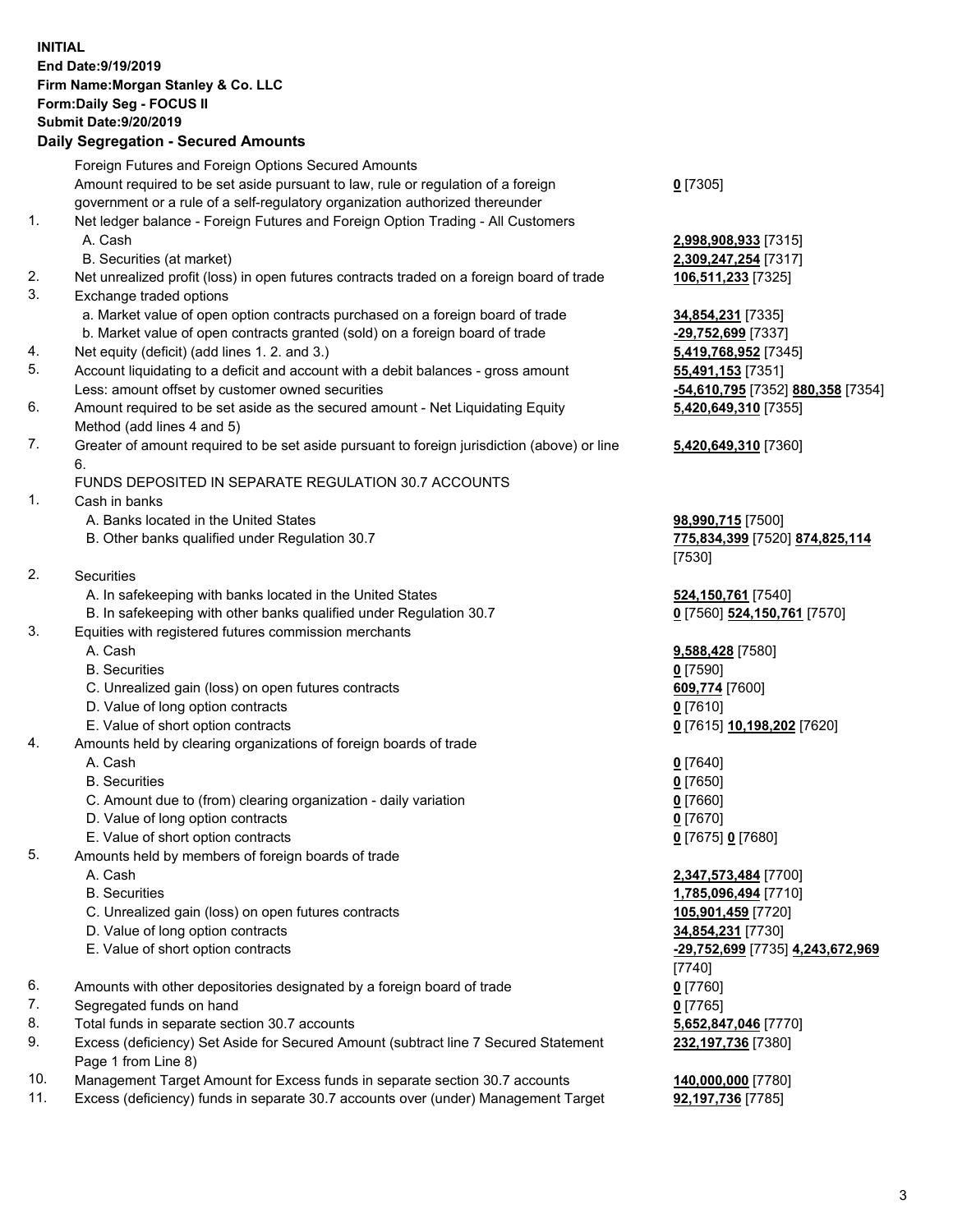**INITIAL End Date:9/19/2019 Firm Name:Morgan Stanley & Co. LLC Form:Daily Seg - FOCUS II Submit Date:9/20/2019 Daily Segregation - Segregation Statement** SEGREGATION REQUIREMENTS(Section 4d(2) of the CEAct) 1. Net ledger balance A. Cash **12,441,303,947** [7010] B. Securities (at market) **6,554,424,419** [7020] 2. Net unrealized profit (loss) in open futures contracts traded on a contract market **-1,468,935,621** [7030] 3. Exchange traded options A. Add market value of open option contracts purchased on a contract market **460,083,554** [7032] B. Deduct market value of open option contracts granted (sold) on a contract market **-319,798,996** [7033] 4. Net equity (deficit) (add lines 1, 2 and 3) **17,667,077,303** [7040] 5. Accounts liquidating to a deficit and accounts with debit balances - gross amount **393,701,962** [7045] Less: amount offset by customer securities **-392,055,604** [7047] **1,646,358** [7050] 6. Amount required to be segregated (add lines 4 and 5) **17,668,723,661** [7060] FUNDS IN SEGREGATED ACCOUNTS 7. Deposited in segregated funds bank accounts A. Cash **4,724,410,173** [7070] B. Securities representing investments of customers' funds (at market) **0** [7080] C. Securities held for particular customers or option customers in lieu of cash (at market) **665,227,727** [7090] 8. Margins on deposit with derivatives clearing organizations of contract markets A. Cash **6,667,171,607** [7100] B. Securities representing investments of customers' funds (at market) **0** [7110] C. Securities held for particular customers or option customers in lieu of cash (at market) **5,889,196,692** [7120] 9. Net settlement from (to) derivatives clearing organizations of contract markets **-144,070,556** [7130] 10. Exchange traded options A. Value of open long option contracts **460,083,554** [7132] B. Value of open short option contracts **-319,798,996** [7133] 11. Net equities with other FCMs A. Net liquidating equity **12,317,636** [7140] B. Securities representing investments of customers' funds (at market) **0** [7160] C. Securities held for particular customers or option customers in lieu of cash (at market) **0** [7170] 12. Segregated funds on hand **0** [7150] 13. Total amount in segregation (add lines 7 through 12) **17,954,537,837** [7180] 14. Excess (deficiency) funds in segregation (subtract line 6 from line 13) **285,814,176** [7190] 15. Management Target Amount for Excess funds in segregation **235,000,000** [7194]

16. Excess (deficiency) funds in segregation over (under) Management Target Amount Excess

**50,814,176** [7198]